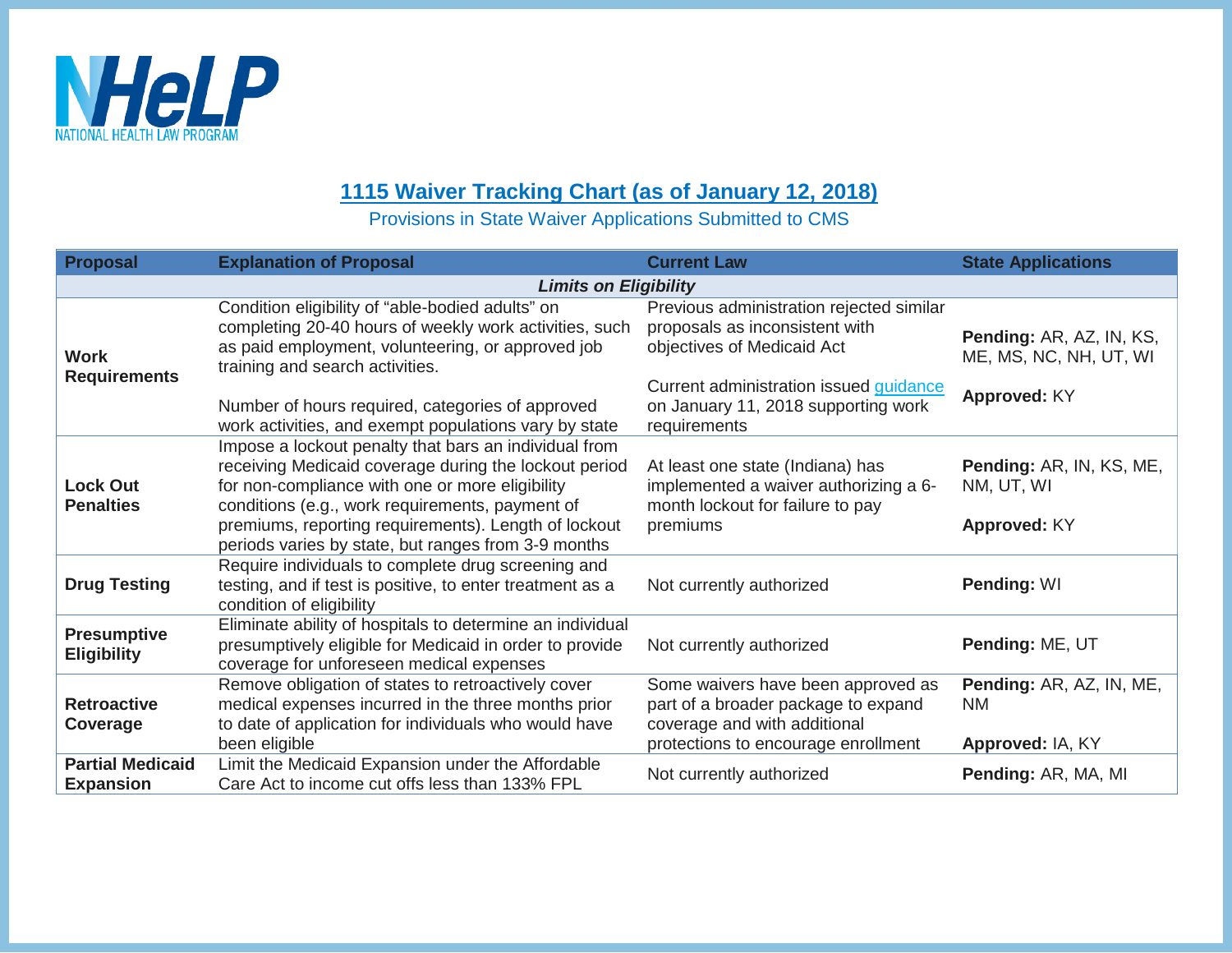2017

|                                                                                                                          |                                                                                                                                                                             | Not currently authorized                                                                                                                                                                                                                                                              |                                                                           |  |  |  |
|--------------------------------------------------------------------------------------------------------------------------|-----------------------------------------------------------------------------------------------------------------------------------------------------------------------------|---------------------------------------------------------------------------------------------------------------------------------------------------------------------------------------------------------------------------------------------------------------------------------------|---------------------------------------------------------------------------|--|--|--|
| <b>Asset Test</b>                                                                                                        | Limit Medicaid eligibility to individuals with assets less<br>than \$5,000 in value                                                                                         | The ACA eliminated the asset test for<br>certain populations and required use of<br>Modified Adjusted Gross Income<br>(MAGI) instead                                                                                                                                                  | Pending: ME                                                               |  |  |  |
| <b>Enrollment Limits</b>                                                                                                 |                                                                                                                                                                             |                                                                                                                                                                                                                                                                                       |                                                                           |  |  |  |
| <b>Enrollment Time</b><br>Limit                                                                                          | Impose a 6-month lockout penalty for individuals<br>enrolled in Medicaid for 48 months. Months that a<br>beneficiary is working do not count towards the 48-<br>month limit | Not currently authorized                                                                                                                                                                                                                                                              | Pending: WI                                                               |  |  |  |
| <b>Lifetime Limits</b>                                                                                                   | Limit total number of months an individual can receive<br>Medicaid over the course of his or her lifetime.<br>Lifetime limits vary by state, from 36 months to 60<br>months | Not currently authorized                                                                                                                                                                                                                                                              | Pending: AZ, KS, UT                                                       |  |  |  |
| <b>Enrollment Cap</b>                                                                                                    | Limit the total number of individuals enrolled in the<br>Medicaid expansion                                                                                                 | Not currently authorized                                                                                                                                                                                                                                                              | Pending: UT                                                               |  |  |  |
| <b>Benefit Reductions</b>                                                                                                |                                                                                                                                                                             |                                                                                                                                                                                                                                                                                       |                                                                           |  |  |  |
| <b>Non-Emergency</b><br><b>Medical</b><br><b>Transportation</b>                                                          | Eliminate coverage of non-emergency medical<br>transportation                                                                                                               | Some states have received waivers of<br>this provision in the past.                                                                                                                                                                                                                   | Pending: AZ, IN, MA<br>Approved: KY                                       |  |  |  |
| <b>Early and</b><br>Periodic,<br>Screening,<br><b>Diagnostic and</b><br><b>Treatment</b><br>(EPSDT)<br><b>Restricted</b> | Eliminate requirements to cover comprehensive<br>preventive and treatment services for children under<br>age 21                                                             | At least one state (Oregon) has<br>received a waiver of EPSDT<br>requirements as part of a<br>comprehensive waiver package, and<br>another state (Utah) recently received<br>a waiver of EPSDT for 19 and 20 year<br>olds as part of a limited substance<br>use/mental health waiver. | Pending: UT (for 19 and<br>20 year-olds), NM (for 19<br>and 20 year-olds) |  |  |  |
| <b>Formulary</b>                                                                                                         | Limit covered pharmaceuticals to a closed formulary<br>covering only one drug per therapeutic class                                                                         | Not currently authorized                                                                                                                                                                                                                                                              | Pending: AZ, MA                                                           |  |  |  |